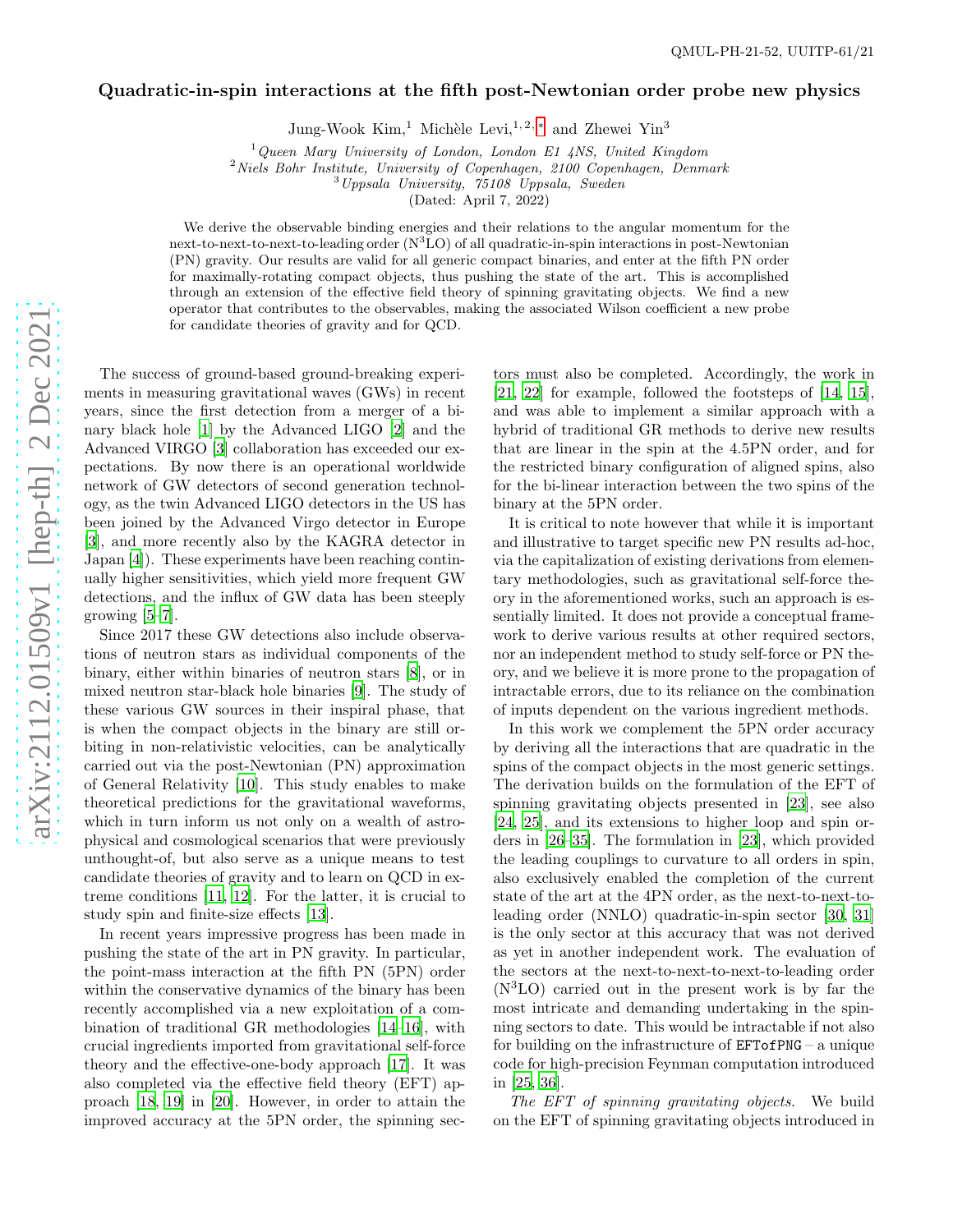[\[30\]](#page-5-7). In order to obtain all the quadratic-in-spin interactions at this order we need to evaluate the two-particle effective action for the compact binary [\[18,](#page-4-16) [24\]](#page-5-3):

$$
S_{\text{eff}} = S_{\text{g}}[g_{\mu\nu}] + \sum_{a=1}^{2} S_{\text{pp}}(\lambda_a), \tag{1}
$$

and carefully consider the effective action of the spinning particle,  $S_{\text{pp}}$ , localized on the worldline parametrized by  $\lambda_a$  for each of the two components of the binary.

Since we are concerned here with conservative dynamics, the propagators are taken as instantaneous, and it is useful to employ a Kaluza-Klein time–space decomposition of the field [\[37,](#page-5-10) [38](#page-5-11)], that was first studied and tested in the spin sectors in [\[39,](#page-5-12) [40\]](#page-5-13). The spatial dimension,  $d$ , must be kept generic throughout, as dimensional regularization is used to evaluate the effective action, with the modified minimal subtraction  $(\overline{\text{MS}})$  prescription applied with the d-dimensional gravitational constant [\[33\]](#page-5-14)

$$
G_d \equiv G_N \left( \sqrt{4\pi e^{\gamma_E}} R_0 \right)^{d-3},\tag{2}
$$

in which  $G_N \equiv G$  is Newton's gravitational constant in three-dimensional space,  $\gamma_E$  is Euler's constant, and  $R_0$ is a fixed renormalization scale.

Since the quadratic-in-spin sector includes finite-size effects in addition to the minimal coupling of rotating objects to gravity, we need to take into account the following extended effective action for each of the spinning particles [\[23,](#page-5-2) [24\]](#page-5-3):

$$
S_{\rm pp}(\lambda) = \int d\lambda \left[ -m\sqrt{u^2} - \frac{1}{2} \hat{S}_{\mu\nu} \hat{\Omega}^{\mu\nu} - \frac{\hat{S}^{\mu\nu} p_{\nu}}{p^2} \frac{D p_{\mu}}{D\lambda} + L_{\rm NMC} \left[ g_{\mu\nu}, u^{\mu}, S^{\mu} \right] \right],
$$
\n(3)

in which the non-minimal coupling due to the spin,  $L<sub>NMC</sub>$ , is initially formulated in terms of the definiteparity classical analogue of the Pauli-Lubanski pseudovector,  $S_{\mu}$ , as defined in [\[23,](#page-5-2) [28,](#page-5-15) [32\]](#page-5-16). We note that another formulation utilizing EFT techniques was approached in [\[41\]](#page-5-17), where it was applied to lower orders.

The non-minimal coupling to all orders in the spin and linear in the curvature is given in the following compact form [\[23](#page-5-2)]:

$$
L_{\rm NMC(R)} = \sum_{n=1}^{\infty} \frac{(-1)^n}{(2n)!} \frac{C_{ES^{2n}}}{m^{2n-1}} D_{\mu_{2n}} \cdots D_{\mu_3} \frac{E_{\mu_1 \mu_2}}{\sqrt{u^2}} S^{\mu_1} S^{\mu_2} \cdots S^{\mu_{2n-1}} S^{\mu_{2n}} + \sum_{n=1}^{\infty} \frac{(-1)^n}{(2n+1)!} \frac{C_{BS^{2n+1}}}{m^{2n}} D_{\mu_{2n+1}} \cdots D_{\mu_3} \frac{B_{\mu_1 \mu_2}}{\sqrt{u^2}} S^{\mu_1} S^{\mu_2} \cdots S^{\mu_{2n}} S^{\mu_{2n+1}},
$$
(4)

with the definite-parity electric and magnetic curvature components,

$$
E_{\mu\nu} \equiv R_{\mu\alpha\nu\beta}u^{\alpha}u^{\beta},\tag{5}
$$

$$
B_{\mu\nu} \equiv \frac{1}{2} \epsilon_{\alpha\beta\gamma\mu} R^{\alpha\beta}{}_{\delta\nu} u^{\gamma} u^{\delta}, \tag{6}
$$

and their covariant derivatives,  $D_{\mu}$ . The only operator from this infinite series that contributes to our present sectors is the first electric term, which is preceded by a Wilson coefficient that corresponds to the quadrupolar deformation constant [\[42\]](#page-5-18).

However at this high order the effective action of a spinning particle needs to be extended beyond linear order in the curvature, namely beyond [\(4\)](#page-1-0). This extension was introduced in [\[34](#page-5-19)], following the symmetry considerations and the logic presented in [\[23\]](#page-5-2), and from basic dimensional analysis and power-counting considerations [\[23,](#page-5-2) [24\]](#page-5-3) only the following terms may enter at the 5PN

<span id="page-1-0"></span>order to quadratic order in the spins:

$$
L_{\rm NMC(R^2)} = C_{E^2} \frac{E_{\alpha\beta} E^{\alpha\beta}}{\sqrt{u^2}^3} + C_{B^2} \frac{B_{\alpha\beta} B^{\alpha\beta}}{\sqrt{u^2}^3} + C_{E^2 S^2} S^{\mu} S^{\nu} \frac{E_{\mu\alpha} E^{\alpha}_{\nu}}{\sqrt{u^2}^3} + C_{B^2 S^2} S^{\mu} S^{\nu} \frac{B_{\mu\alpha} B^{\alpha}_{\nu}}{\sqrt{u^2}^3}.
$$
\n(7)

These terms involve Wilson coefficients, that at this point absorb all numerical and mass factors, in contrast with those in [\(4\)](#page-1-0). The terms on the second line are a new type of operators that would be relevant only for spinning objects, as opposed to those in the first line. Further scrutiny of the operators in question reveals that their dimensionless Wilson coefficients should be defined as

<span id="page-1-2"></span><span id="page-1-1"></span>
$$
C_{[E/B]^2} \to \frac{1}{2} G^4 m^5 C_{[E/B]^2},\tag{8}
$$

$$
C_{[E/B]^2S^2} \to \frac{1}{2} G^2 m \ C_{[E/B]^2S^2}.\tag{9}
$$

Notice that these are the leading operators that exhibit such additional scaling in  $G$  in their coefficients, such that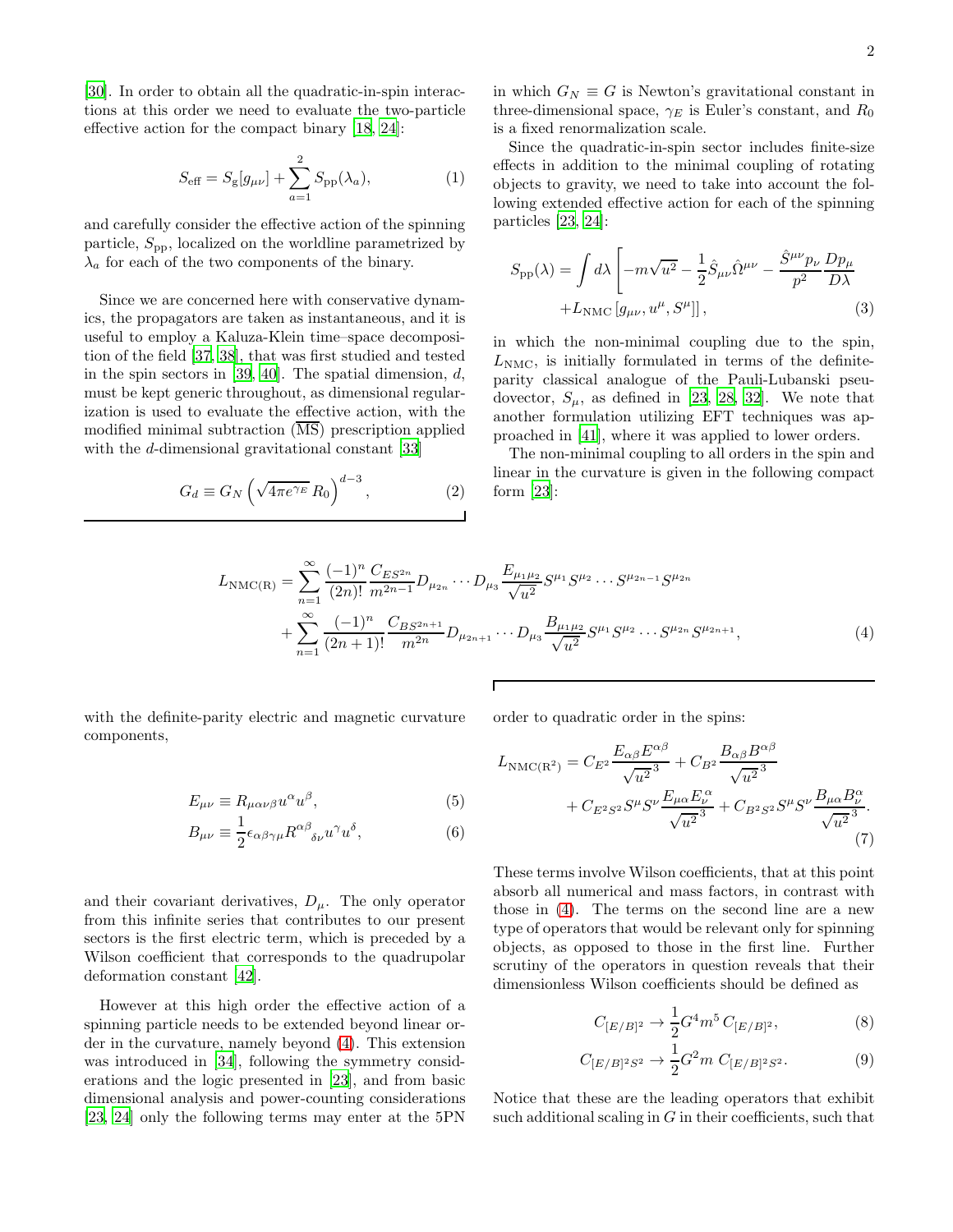<span id="page-2-0"></span>FIG. 1. The unique Feynman graph at the NNNLO quadraticin-spin sector, which originates from the new quadratic-incurvature operator that is also quadratic in the spin, and is preceded by an unknown Wilson coefficient, see [\(7\)](#page-1-1), [\(8\)](#page-1-2). The new operator is represented here by the black square that is denoted by  $E^2$ .

although they would start contributing through topologies of order  $G^2$ , their actual contributions would be at order  $G<sup>4</sup>$ , and  $G<sup>6</sup>$ , respectively, unlike any PN contributions up to this order, including those in the quartic-inspin sector at 5PN order  $[35]$ , in which the order in G of the topologies has always been identical to the order of their actual contributions. One may suspect that these operators are redundant, and therefore may be trivially removed from the effective action. Yet, such redundancy is not identified at the level of the action, and in any case the physical observables will tell us if the operators are redundant. Notice also that interestingly the leading non-minimal couplings that are only linear in the spin will enter at higher orders.

From EFT formulation to observables. First we need to extend the relevant module of EFTofPNG in order to generate the Feynman rules for a generic number of spatial dimensions  $d$  at this order. This also requires a recursive implementation of the canonical gauge to fix the rotational variables of the spinning object that is defined in [\[23\]](#page-5-2). Notably also, the worldline operators include a coupling to the curvature up to quadratic order as noted, in addition to a proliferation of time derivatives on the worldline spin couplings, and from the bulk gravitational action. The graphs/contractions that contribute to these sectors are then generated through an extension of the relevant module of the code. All in all, we find that there are  $1122$  graphs that make up the  $N<sup>3</sup>LO$  quadraticin-spin sectors, including the highest-loop graphs studied in the spinning sectors.

This large volume of complex graphs also carry a higher tensorial load due to the coupling to spins, and thus requires to further improve the projection of the integrals due to the high rank of their numerators [\[43\]](#page-5-20), and to streamline new code to carry out algorithmic integration by parts (IBP) to reduce the integrals that show up to master integrals [\[44](#page-5-21), [45\]](#page-5-22) beyond what was needed for [\[33,](#page-5-14) [34\]](#page-5-19). In general, to verify the reliability of our new code extensions, we carried out independent development in parallel, and new results were compared only at crucial points along the elaborate derivation.

As to the operators that are quadratic in the curvature

in [\(7\)](#page-1-1), an expansion of the operators reveals that only the electric-component operator that is quadratic in the spins enters at this order in our sectors. This operator gives rise to a unique Feynman graph of two-graviton exchange depicted in Fig. [1,](#page-2-0) whose value is given by

Fig. 1 = 
$$
-\frac{1}{2}C_{1(E^2S^2)}\frac{G^4m_1m_2^2}{r^6}\left[S_1^2 + 3(\vec{S}_1 \cdot \vec{n})^2\right]
$$
. (10)

Notice that this introduces a new Wilson coefficient into the effective action.

As noted the graphs are evaluated through dimensional regularization with the  $\overline{\text{MS}}$  scheme, and similar to [\[33](#page-5-14), [34](#page-5-19)] the values of the graphs contain poles in  $\epsilon \equiv d - 3$  in conjunction with logarithms in  $r/R_0$ . However, whereas in the piece with topologies of order  $G<sup>4</sup>$  only, which was evaluated in [\[34\]](#page-5-19), all the poles and logarithms conspire to cancel out from the total sum, the total sum of the graphs over all the sector, does contain such divergent and logarithmic terms. These originate from one- and two-loop topologies at order  $G^2$  and  $G^3$ , respectively, at this PN order in our sectors, and thus they enter at these orders to the total effective action.

The growing load of higher-order time derivatives is also challenging, in particular in the spinning sectors, where they appear already at the leading spin effect. Summing up all the graphs we obtain an effective action that contains large pieces with higher-order time derivatives – up to the sixth order. We apply a rigorous procedure to remove these terms, using redefinitions of the position and spin variables, in analogy to field redefinitions that would be made to remove redundant operators, as noted in [\[27](#page-5-23)].

We extend the formulation of this procedure that was uniquely introduced for both the position and the rotational variables in [\[27\]](#page-5-23). Notice that this procedure is essential since such redefinitions need to be implemented beyond the linear level at high orders, in particular in those sectors that are beyond linear in the spins. The redefinitions of the rotational variables, the Lorentz matrices  $\Delta \Lambda^{ij}$ , and the spin  $\Delta S^{ij}$ , that at this point are defined as Euclidean in the locally-flat frames, are parametrized by  $\omega^{ij}$ , the anti-symmetric generator of rotations on the Lorentz matrices, that is

$$
\Lambda^{ij} \equiv \Lambda^{ik} \left( e^{\omega} \right)^{kj} . \tag{11}
$$

We then have here redefinitions of position that scale as  $\Delta x \sim \epsilon^{-1}$ , some of which are dependent in the spins, in addition to redefinitions of the rotational variables that also scale as  $|\omega_{ij}| \sim \epsilon^{-1}$ .

Now, in order to reduce the action all of the sectors at lower orders have to be treated consistently, i.e. from LO to  $N^3$ LO of point-mass  $(S^0)$  through quadratic-inspin  $(S^2)$  interactions. We get contributions to our new sectors from the full application of redefinitions in lowerorder sectors. In particular, we recall that logarithmic terms, preceded by the dimensional parameter,  $\epsilon$ ,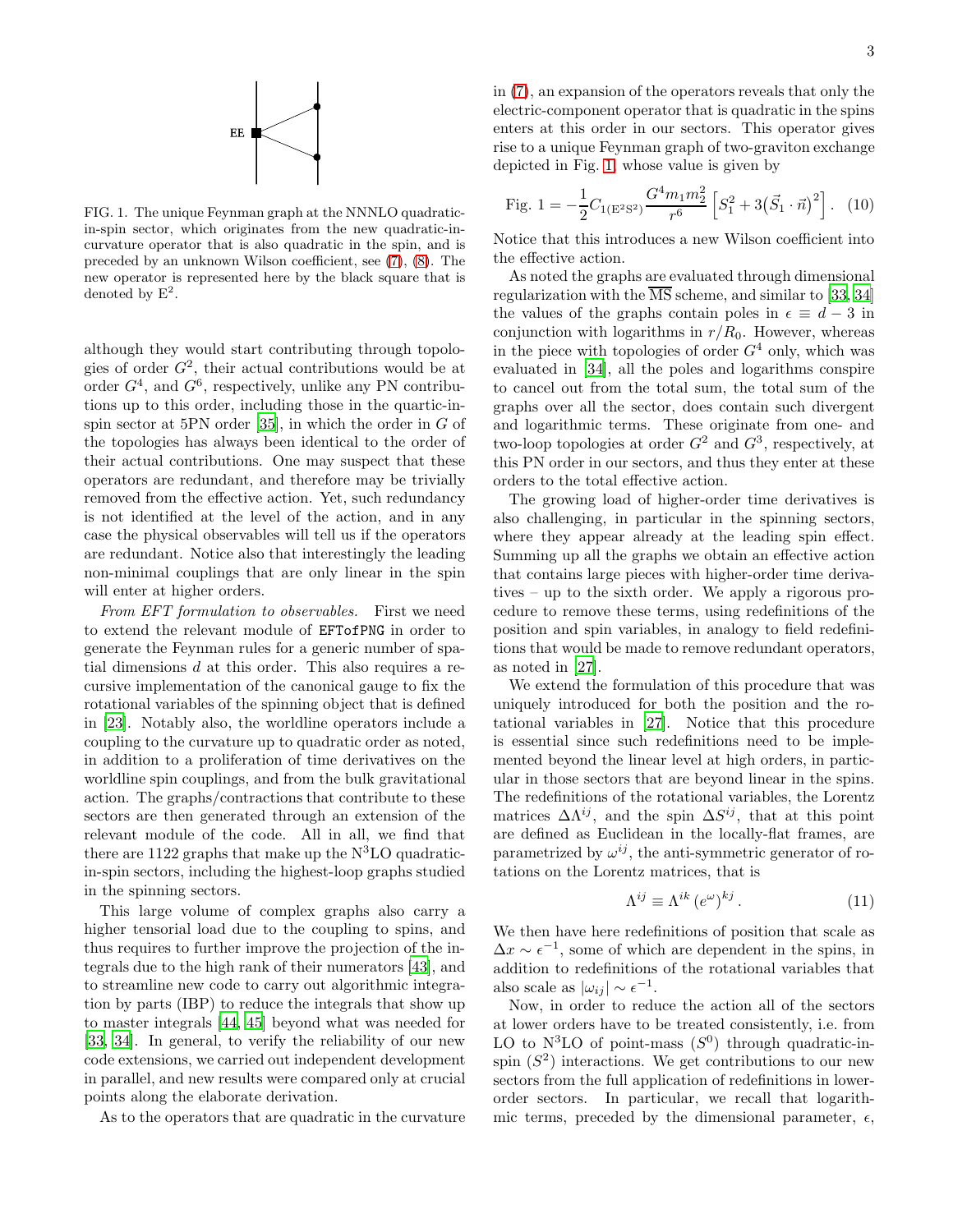arise from the basic d-dimensional Fourier integral, see e.g. Eq. (4.35) in [\[24\]](#page-5-3). Therefore the LO point-mass, i.e. the Newtonian, and LO quadratic-in-spin sectors, should be considered to order  $\epsilon^1$ , as these will yield contributions to our sectors.

Altogether, after the full reduction of the action as described here the divergent and logarithmic terms vanish when going to observables, or alternatively we verified that they can also be removed at the level of the action through the addition of a total time derivative. The transition to a Hamiltonian, and to various observables in simplified binary configurations, of e.g. circular orbits and aligned spins, is then straightforward. We created new modules that efficiently go from the unreduced effective actions to the gauge-invariant binding energies.

<span id="page-3-0"></span>Let us present then the total binding energy due to the NNNLO quadratic-in-spin interactions, as the sum of the following independent pieces:

$$
(e)_{S^2}^{N^3LO} = (e)_{S_1S_2}^{N^3LO} + \left[ (e)_{S_1^2}^{N^3LO} + (e)_{C_{1(ES^2)}S_1^2}^{N^3LO} + (e)_{C_{1(E^2S^2)}S_1^2}^{N^3LO} + (1 \leftrightarrow 2) \right].
$$
 (12)

As a function of the orbital frequency these various pieces are given by

$$
(e)_{S_1S_2}^{N^3LO}(x) = \tilde{S}_1 \tilde{S}_2 x^6 \nu \left[ \frac{243}{16} - \left( \frac{2107}{16} - \frac{123}{32} \pi^2 \right) \nu + \frac{147}{8} \nu^2 + \frac{13}{16} \nu^3 \right],
$$
\n(13)

$$
(e)_{\text{S}_1^2}^{\text{N}^3\text{LO}}(x) = \tilde{S}_1^2 x^6 \nu \left[ \left( \frac{1923}{112} \nu - \frac{9633}{112} \nu^2 + \frac{159}{16} \nu^3 \right) - q^{-1} \left( \frac{243}{16} - \left( \frac{795}{16} - \frac{189}{2048} \pi^2 \right) \nu + \frac{2727}{56} \nu^2 - \frac{153}{16} \nu^3 \right) \right], \quad (14)
$$

$$
(e)_{C_{1(ES^2)}S_1^2}^{N^3LO}(x) = C_{1(ES^2)}\tilde{S}_1^2x^6\nu\left[\left(\frac{789}{28}\nu - \frac{156}{7}\nu^2 + \frac{5}{8}\nu^3\right) + q^{-1}\left(\frac{405}{32} - \left(\frac{2389}{32} - \frac{3747}{2048}\pi^2\right)\nu - \frac{555}{56}\nu^2 + \frac{21}{32}\nu^3\right)\right],
$$
\n(15)

and

$$
(e)_{C_{1(E^2S^2)}S_1^2}^{N^3LO}(x) = C_{1(E^2S^2)}\tilde{S}_1^2 x^6 \nu \left[ -\frac{3}{2} \nu^2 (1+q^{-1}) \right],
$$
\n(16)

where all notations and definitions are identical to [\[27\]](#page-5-23).

We note that [\(13\)](#page-3-0) is in complete agreement with [\[22\]](#page-5-1). Importantly, we note that there is a new type of contribution in [\(16\)](#page-3-1) due to the new operator that is quadratic in the curvature.

<span id="page-3-1"></span>For the gauge-invariant relation of the binding energy to the angular momentum we find the following pieces:

$$
(e)_{\text{S}_1\text{S}_2}^{\text{N}^3\text{LO}}(\tilde{L}) = -\tilde{S}_1 \tilde{S}_2 \frac{\nu}{\tilde{L}^{12}} \left[ \frac{102897}{16} - \left( \frac{31653}{32} - \frac{369}{32} \pi^2 \right) \nu - \frac{579}{16} \nu^2 + \frac{209}{64} \nu^3 \right],\tag{17}
$$

$$
(e)_{S_1^2}^{N^3LO}(\tilde{L}) = -\tilde{S}_1^2 \frac{\nu}{\tilde{L}^{12}} \left[ \left( \frac{2117293}{896} \nu - \frac{142927}{448} \nu^2 + \frac{201}{128} \nu^3 \right) + q^{-1} \left( \frac{211653}{128} + \left( \frac{21211}{16} - \frac{63}{2048} \pi^2 \right) \nu - \frac{33535}{112} \nu^2 + \frac{3}{32} \nu^3 \right) \right],
$$
(18)

$$
(e)_{C_{1(ES^2)}S_1^2}^{N^3LO}(\tilde{L}) = -C_{1(ES^2)}\tilde{S}_1^2 \frac{\nu}{\tilde{L}^{12}} \left[ \left( \frac{2593}{14} \nu - \frac{319}{28} \nu^2 + \frac{3}{8} \nu^3 \right) + q^{-1} \left( \frac{16065}{32} - \left( \frac{3061}{32} - \frac{11745}{2048} \pi^2 \right) \nu - \frac{313}{28} \nu^2 + \frac{17}{32} \nu^3 \right) \right],
$$
(19)

and

$$
(e)_{C_{1(E^2S^2)}S_1^2}^{N^3LO}(\tilde{L}) = C_{1(E^2S^2)}\tilde{S}_1^2 \frac{\nu}{\tilde{L}^{12}} \left[ \frac{1}{2} \nu^2 \left( 1 + q^{-1} \right) \right].
$$
\n(20)

State of the art and new physics. The EFT of spinning gravitating objects constitutes a self-contained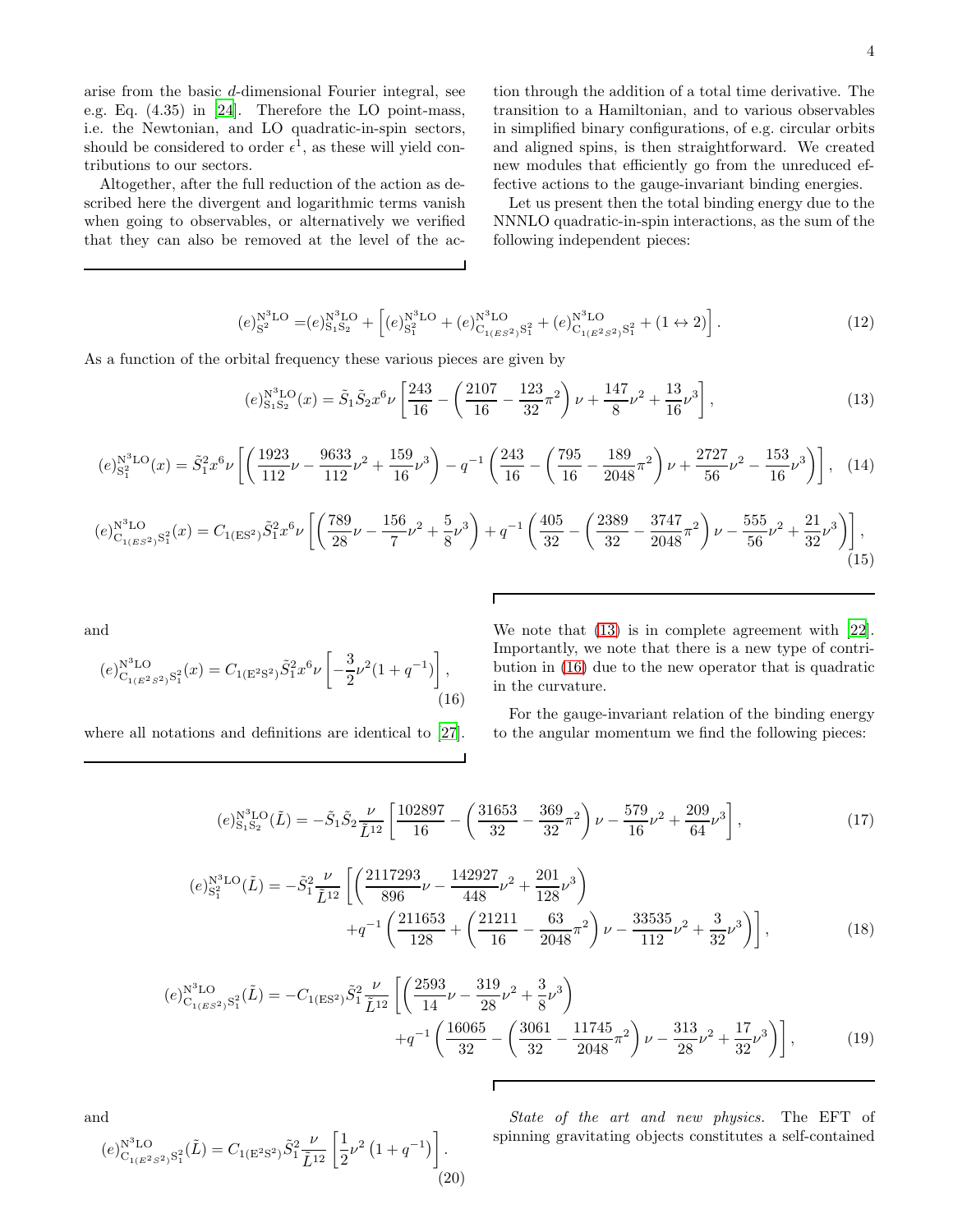framework that allows for both formal and technical extension, which in turn enables to push the frontier of precision gravity. It addresses generic compact binaries, rather than only black holes, and provides a host of useful mathematical and observable quantities, which are not restricted to specific or simplified binary configurations, such as the center-of-mass frame or aligned-spins, and includes stringent self-consistency checks.

In this work the EFT of spinning gravitating objects also allows to uncover a new type of contribution to physical observables that shows up for rotating compact objects. Similarly to our new contribution, the spinless operators in the first line of [\(7\)](#page-1-1), which are preceded by the Wilson coefficients  $C_{E^2}$ ,  $C_{B^2}$ , would also naively contribute to the 5PN non-spinning interaction. It is exactly for this reason that it is crucial to undertake the matching of these Wilson coefficients, as they are bound to uncover further new physics. Indeed, recently there has been a surge of independent works that have been studying the rotational Love numbers of black holes and neutron stars [\[46](#page-5-24)[–51\]](#page-5-25), associated with  $C_{E^2}$ ,  $C_{B^2}$ , with various new findings and insights. It remains for future work to uncover the new physics of gravity and QCD that is encapsulated in these Wilson coefficients.

Acknowledgments. We thank Johannes Blümlein and Alex Edison for pleasant discussions. J-WK was supported by the Science and Technology Facilities Council (STFC) consolidated grant ST/T000686/1 "Amplitudes, Strings and Duality". ML received funding from the European Union's Horizon 2020 research and innovation programme under the Marie Skłodowska-Curie grant 847523, and is supported by the STFC Rutherford grant ST/V003895/1 "Harnessing QFT for Gravity". ZY is supported by the Knut and Alice Wallenberg Foundation under grants KAW 2018.0116 and KAW 2018.0162.

<sup>∗</sup> [michele.levi@qmul.ac.uk](mailto:michele.levi@qmul.ac.uk)

- <span id="page-4-1"></span><span id="page-4-0"></span>[1] B. P. Abbott *et al.* (LIGO, VIRGO), Observation of Gravitational Waves from a Binary Black Hole Merger, [Phys. Rev. Lett.](https://doi.org/10.1103/PhysRevLett.116.061102) 116, 061102 (2016), [arXiv:1602.03837 \[gr-qc\].](https://arxiv.org/abs/1602.03837)
- <span id="page-4-2"></span>[2] J. Aasi *et al.* (LIGO Scientific), Advanced LIGO, [Class. Quant. Grav.](https://doi.org/10.1088/0264-9381/32/7/074001) 32, 074001 (2015), [arXiv:1411.4547 \[gr-qc\].](https://arxiv.org/abs/1411.4547)
- <span id="page-4-3"></span>[3] F. Acernese *et al.* (VIRGO), Advanced Virgo: a second-generation interferometric gravitational wave detector, [Class. Quant. Grav.](https://doi.org/10.1088/0264-9381/32/2/024001) 32, 024001 (2015), [arXiv:1408.3978 \[gr-qc\].](https://arxiv.org/abs/1408.3978)
- <span id="page-4-4"></span>[4] T. Akutsu *et al.* (KAGRA), Overview of KAGRA: Detector design and construction history, (2020), [arXiv:2005.05574 \[physics.ins-det\].](https://arxiv.org/abs/2005.05574)
- <span id="page-4-5"></span>[5] B. P. Abbott *et al.* (LIGO Scientific, Virgo), A Gravitational-Wave Transient Catalog of Compact Binary Mergers Observed by LIGO and Virgo during the First and Second

Observing Runs, Phys. Rev. X9[, 031040 \(2019\),](https://doi.org/10.1103/PhysRevX.9.031040) [arXiv:1811.12907 \[astro-ph.HE\].](https://arxiv.org/abs/1811.12907)

- [6] R. Abbott *et al.* (LIGO Scientific, Virgo), GWTC-2: Compact Binary Coalescences Observed by LIGO and Virgo During the First Half of the Third Observing Run, Phys. Rev. X 11[, 021053 \(2021\),](https://doi.org/10.1103/PhysRevX.11.021053) [arXiv:2010.14527 \[gr-qc\].](https://arxiv.org/abs/2010.14527)
- <span id="page-4-6"></span>[7] R. Abbott *et al.* (LIGO Scientific, VIRGO, KAGRA), GWTC-3: Compact Binary Coalescences Observed by LIGO and Virgo During the Second Part of the Third Observing Run, (2021), [arXiv:2111.03606 \[gr-qc\].](https://arxiv.org/abs/2111.03606)
- <span id="page-4-7"></span>[8] B. P. Abbott *et al.* (LIGO Scientific, Virgo), GW170817: Observation of Gravitational Waves from a Binary Neutron Star Inspiral, [Phys. Rev. Lett.](https://doi.org/10.1103/PhysRevLett.119.161101) 119, 161101 (2017), [arXiv:1710.05832 \[gr-qc\].](https://arxiv.org/abs/1710.05832)
- <span id="page-4-8"></span>[9] R. Abbott *et al.* (LIGO Scientific, KAGRA, VIRGO), Observation of Gravitational Waves from Two Neutron Star–Black Hole Coalescences, [Astrophys. J. Lett.](https://doi.org/10.3847/2041-8213/ac082e) 915, L5 (2021), [arXiv:2106.15163 \[astro-ph.HE\].](https://arxiv.org/abs/2106.15163)
- <span id="page-4-9"></span>[10] L. Blanchet, Gravitational Radiation from Post-Newtonian Sources and Inspiralling Compact Binaries, [Living Rev. Rel.](https://doi.org/10.12942/lrr-2014-2) 17, 2 (2014), [arXiv:1310.1528 \[gr-qc\].](https://arxiv.org/abs/1310.1528)
- <span id="page-4-10"></span>[11] B. P. a. o. Abbott (Virgo, LIGO Scientific), Tests of general relativity with GW150914, [Phys. Rev. Lett.](https://doi.org/10.1103/PhysRevLett.116.221101) 116, 221101 (2016), [arXiv:1602.03841 \[gr-qc\].](https://arxiv.org/abs/1602.03841)<br>[12] B. P. a. o. Abbott
- <span id="page-4-11"></span>Abbott (Virgo, LIGO Scientific), Properties of the Binary Black Hole Merger GW150914, Phys. Rev. Lett. 116, 241102 (2016), Phys. Rev. Lett. 116, 241102 (2016), [arXiv:1602.03840 \[gr-qc\].](https://arxiv.org/abs/1602.03840)
- <span id="page-4-12"></span>[13] B. P. a. o. Abbott (Virgo, LIGO Scientific), Improved analysis of GW150914 using a fully spin-precessing waveform Model, Phys. Rev. **X6**[, 041014 \(2016\),](https://doi.org/10.1103/PhysRevX.6.041014) [arXiv:1606.01210 \[gr-qc\].](https://arxiv.org/abs/1606.01210)
- <span id="page-4-13"></span>[14] D. Bini, T. Damour, and A. Geralico, Novel approach to binary dynamics: application to the fifth post-Newtonian level, [Phys. Rev. Lett.](https://doi.org/10.1103/PhysRevLett.123.231104) 123, 231104 (2019), [arXiv:1909.02375 \[gr-qc\].](https://arxiv.org/abs/1909.02375)
- <span id="page-4-19"></span>[15] D. Bini, T. Damour, and A. Geralico, Binary dynamics at the fifth and fifth-and-a-half post-Newtonian orders, Phys. Rev. D 102[, 024062 \(2020\),](https://doi.org/10.1103/PhysRevD.102.024062) [arXiv:2003.11891 \[gr-qc\].](https://arxiv.org/abs/2003.11891)
- <span id="page-4-14"></span>[16] D. Bini, T. Damour, A. Geralico, S. Laporta, and P. Mastrolia, Gravitational dynamics at  $O(G^6)$ : perturbative gravitational scattering meets experimental mathematics, (2020), [arXiv:2008.09389 \[gr-qc\].](https://arxiv.org/abs/2008.09389)
- <span id="page-4-15"></span>[17] A. Buonanno and T. Damour, Effective onebody approach to general relativistic twobody dynamics, Phys.Rev. D59[, 084006 \(1999\),](https://doi.org/10.1103/PhysRevD.59.084006) [arXiv:gr-qc/9811091 \[gr-qc\].](https://arxiv.org/abs/gr-qc/9811091)
- <span id="page-4-16"></span>[18] W. D. Goldberger and I. Z. Rothstein, An Effective field theory of gravity for extended objects, Phys.Rev. D73[, 104029 \(2006\),](https://doi.org/10.1103/PhysRevD.73.104029) [arXiv:hep-th/0409156 \[hep-th\].](https://arxiv.org/abs/hep-th/0409156)
- <span id="page-4-17"></span>[19] W. D. Goldberger, Les Houches lectures on effective field theories and gravitational radiation, in *Les Houches Summer School - Session 86: Particle Physics and Cosmology: The Fabric of Spacetime Les Houches, France, July 31-August 25, 2006* (2007) [arXiv:hep-ph/0701129 \[hep-ph\].](https://arxiv.org/abs/hep-ph/0701129)
- <span id="page-4-18"></span>[20] J. Blümlein, A. Maier, P. Marquard, and G. Schäfer, The fifth-order post-Newtonian Hamiltonian dynamics of two-body systems from an